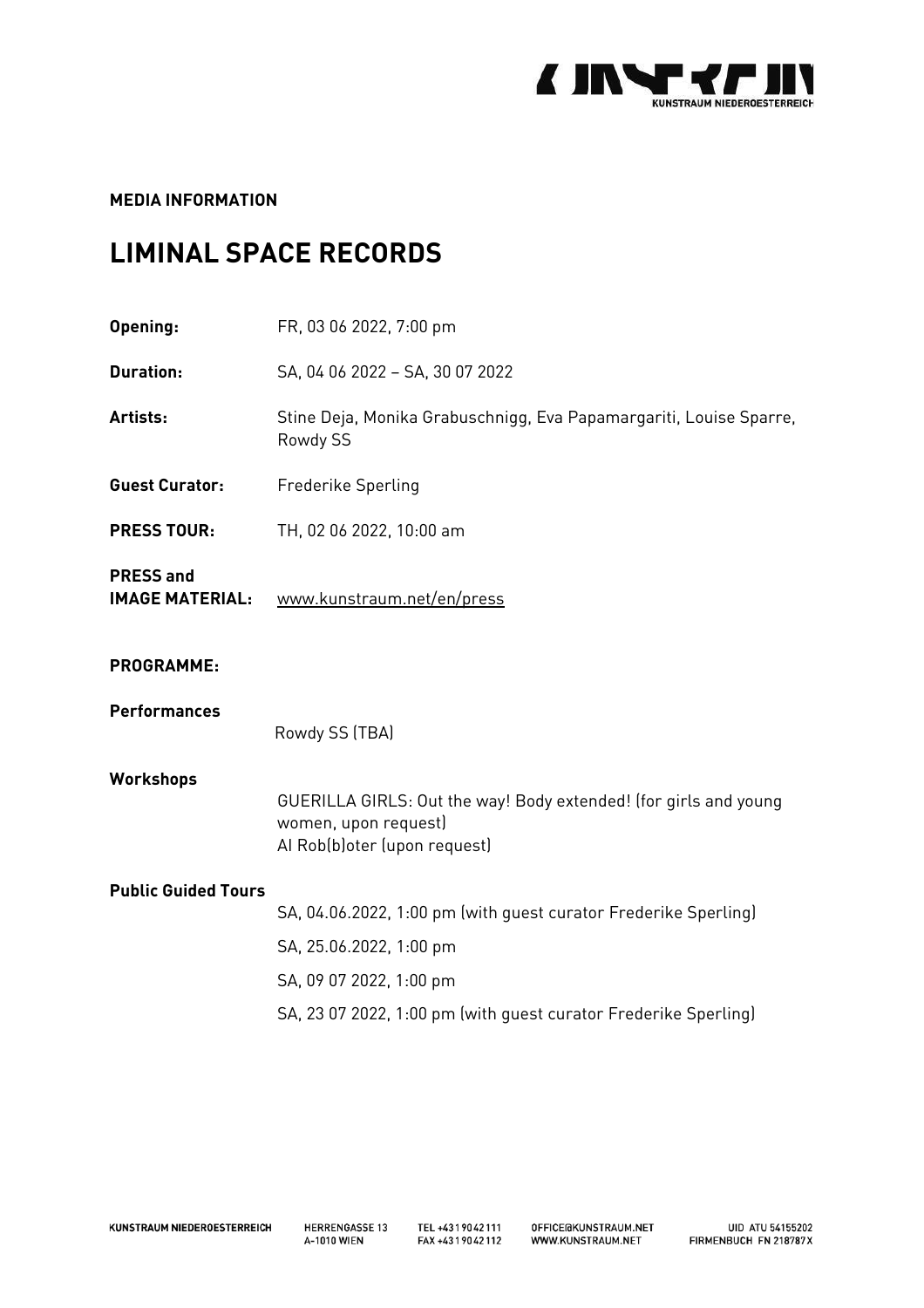

SEITE 2 VON 6

#### **LIMINAL SPACE RECORDS**

Over the past two years of the corona pandemic, our relationship to space and the body has changed profoundly. While our physical mobility waned due to hygiene measures, the terrain of our online communications literally exploded. What impacts did this have on our perception of the differences between the physical and virtual world, analogue and digital spaces? This question forms the departure point for the group exhibition *LIMINAL SPACE* RECORDS curated by Frederike Sperling in Kunstraum Niederoesterreich. The show explores models of "light spatiality": constellations of body and space characterized not by solidity and stability, but dynamism and changeability. To this end, the architecture of Palais Niederösterreich – with its imposing mass and expansiveness – serves as both an intriguing and productive counterpoint. Together with artists Stine Deja, Monika Grabuschnigg, Eva Papamargariti, Louise Sparre, and Rowdy SS, LIMINAL SPACE RECORDS strives, in the words of Sperling: "to deterritorialise spatiality and thus corporeality, to shed light on it as a fluid and flexible formation. What if we would begin to think of space as the 'result' of corporeality and not as its premise?"

How we conceive spaces, map them internally and structure them practically, what places we assign to (which) bodies in them – these are not just aesthetic but always political questions, too. In her acclaimed manifesto *Glitch Feminism* (2020) - a key reference point for the exhibition – theorist and curator Legacy Russell writes: "In order to reimagine the body, one must reimagine space […] Deterritorialization of the body requires a departure from the heaviness of space, with the realization, instead, that physical form is dynamic." (Legacy Russell, Glitch Feminism. A Manifesto, Verso Books, 2020) Against the backdrop of the pandemic, this notion takes on a new dimension and urgency. On the one hand, the corona crisis represents an unprecedented "shrinkage" of our physical spheres of movement through social distancing and lockdowns; but on the other hand, it also stands (paradoxically enough) for a peculiar lapse of spatial distances and barriers. Activities still bound to fixed locations until the early 2020s, which required physical presence and interaction, were outsourced to virtual conference and co-working spaces in record time in the wake of the pandemic. Parallel, digital tracking and tracing technologies underwent a prodigious expansion. The regimentation of physical space was accompanied by a hyper-accelerated dissolution of boundaries and a reorganisation of the digital. It is questionable whether the independence from the "heaviness of space" gained in this way also means an increase in freedom. What does it entail – in such a post-digital constellation, where the boundaries between virtual and physical space, with home offices, webinars, binge-watching and doomscrolling excesses, etc. increasingly become blurred – to reimagine the relationship between space and body, as Russell proposes? Which potentials of deterritorialization, the dynamization and transformation of our perception of bodies and space, emerge at the threshold between analogue and digital realities?

The works in *LIMINAL SPACE RECORDS* investigate these and other questions, and we encounter a wealth of different artistic strategies and techniques: filigree assemblages that deftly correlate seemingly incompatible materialities, organic and anorganic matter; site-

**KUNSTRAUM NIEDEROESTERREICH** 

**HERRENGASSE 13** A-1010 WIEN

TEL +4319042111 FAX +4319042112

OFFICE GKUNSTRAUM.NET WWW.KUNSTRAUM.NET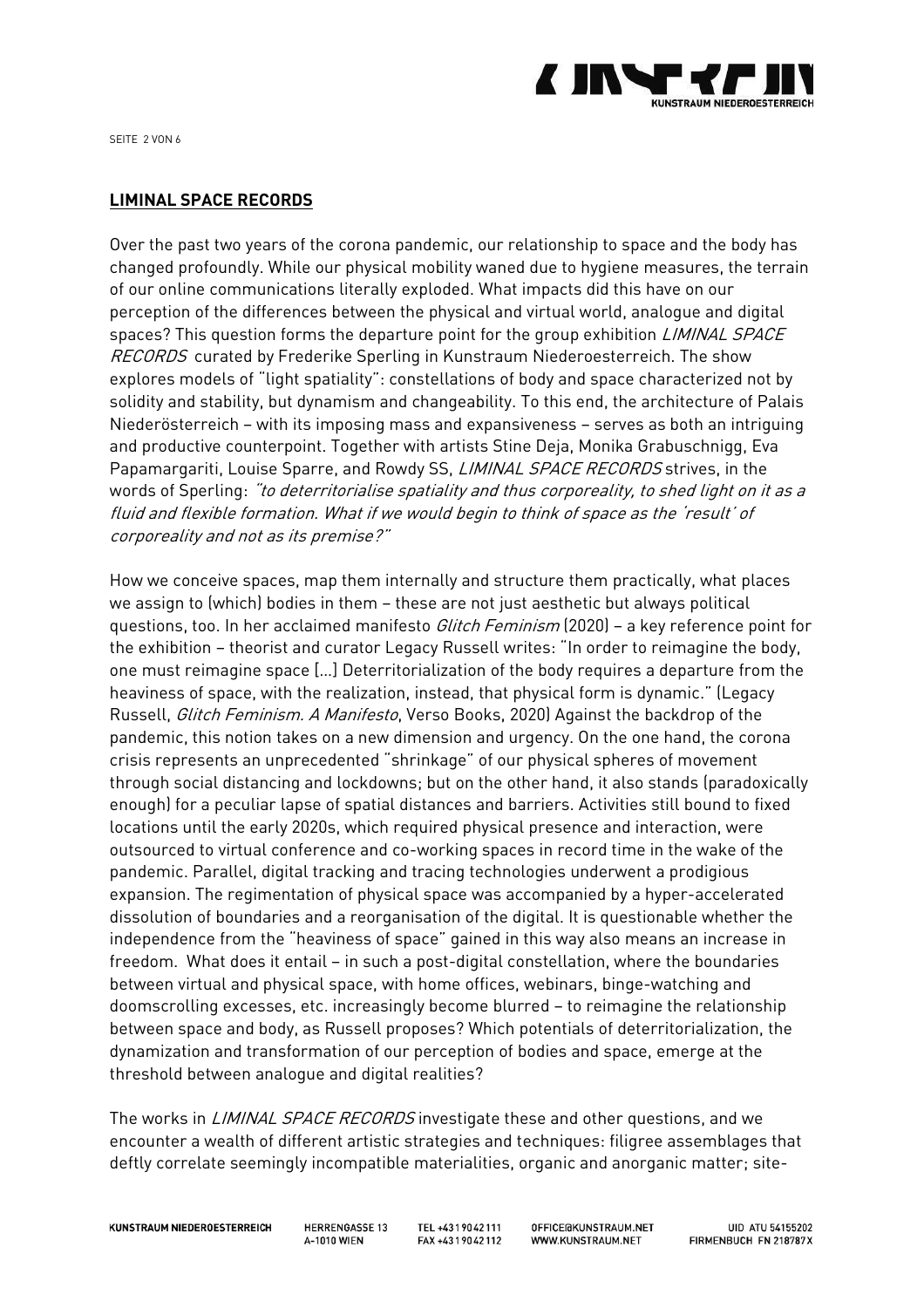

SEITE 3 VON 6

specific interventions that suspend the monumental architecture of the Palais building; video installations that transport us to a fascinating yet irritating, post-human future inhabited by critters and cyborgs. LIMINAL SPACE RECORDS charts multiple paths through space, both physical and digital, inviting us to rediscover the border and transition zones between the two realms.

#### **The Curator**

**Frederike Sperling** is a curator and writer. In her practice, she concentrates on issues of relationality and corporeality, exploring in particular the potential of performance and presence for deviant socialities. In addition to independent projects such as "love and other rhythms" (Kunsthalle Exnergasse) or "Star(s) Speak" (VBKÖ – Austrian Association of Women Artists), she has been the head programmer at das weisse haus in Vienna since September 2021.

### **Artists**

**Stine Deja**, born 1986, lives and works in London. In her practice, she explores the spaces between the physical and digital world, using a variety of media techniques - 3D animation, installation, moving images. Most recently, Deja's works were on display at at different institutions and festivals such as the Fragment Gallery, New York, at Transmediale, Berlin and at the Arken Museum of Modern Art, Ishøj, Copenhagen.

**Monika Grabuschnigg**, born in 1987, lives and works in Berlin. Her artistic practice deals i.a. with the dialectics of analogue and virtual realities and their effects. The primary material of her practice is clay, it's visceral materiality offers a resistance to the hyperreal smoothness of filtered digitality. Grabuschnigg's work has recently been shown in the following solo exhibitions: Razed in Isolation, Carbon 12 Gallery, Dubai; Burned against the rear fender, Lehmann+Silva Gallery, Porto; Violent Delights, DOCK 20 Lustenau.

**Eva Papamargariti**, born 1987, lives and works between London and Athens. Papamargariti's video and film works, sculptures and graphic work address the multifaceted mixtures and distortions between digital and material reality. Her work has been shown in institutions and festivals such as the New Museum in New York, the Tate Britain in London, the MAAT Museum in Lisbon and the Transmediale in Berlin.

**Louise Sparre**, born 1977, lives and works in Aarhus, Denmark. In her installations and sculptures, Sparre examines the complex intertwining of organic and inorganic nature by combining seemingly incompatible materials – textiles, steel, fur, silicone and hair - and allowing them to relate to one another. Her work has been shown in institutions and galleries such as at the Den Frie Centre of Contemporary Art, Copenhagen, at Alta Art Space, Malmø, at the Borås International Sculpture Biennale, and at Horse & Pony, Berlin. Sparre's

**HERRENGASSE 13** A-1010 WIEN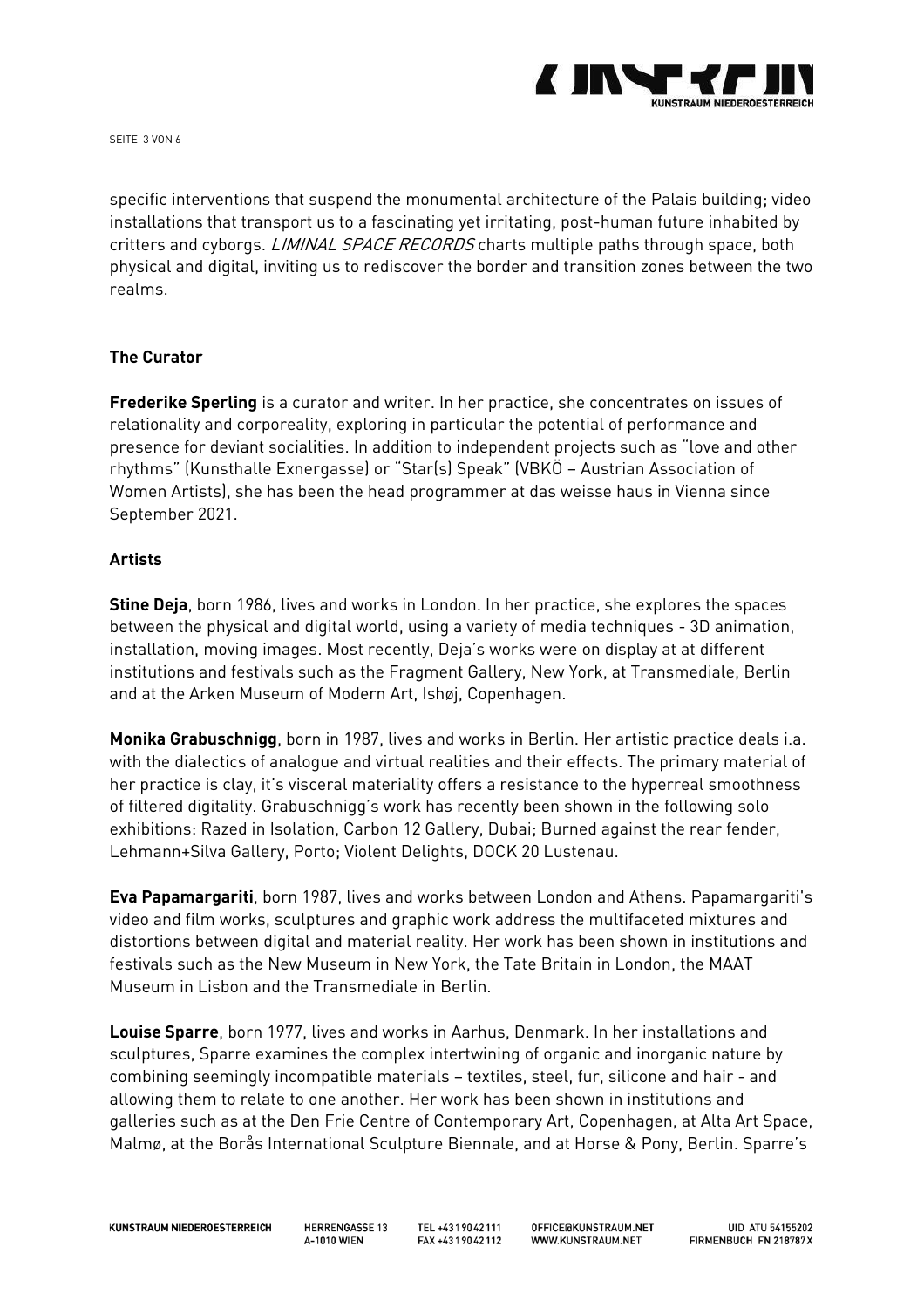

SEITE 4 VON 6

contribution was kindly supportetd by the Danish Arts Foundation.

**Rowdy SS** is a London-born and based multidisciplinary artist, often working at the intersection/s of sound/music, dance/movement and live performance alongside making videos. Rowdy SS's practice explores the potentials of various media to create immersive environments oscillating between escapism and reflection. Rowdy SS has been featured in exhibitions at the Tate Modern in London, Palais de Tokyo in Paris, and Turner Contemporary in Kent, among others.

### **Press images available for download**

#### **Stine Deja**



© Stine Deja, Biotechnosphere, 2019 at Tranen Gentofte Hovedbibliotek, Hellerup (DK), Kurator: Toke Lykkeberg, Photo: David Stjernholm



© Stine Deja, Biotechnosphere, 2019 at Tranen Gentofte Hovedbibliotek, Hellerup (DK), Kurator: Toke Lykkeberg, Photo: David Stjernholm

**KUNSTRAUM NIEDEROESTERREICH** 

**HERRENGASSE 13** A-1010 WIEN

TEL +4319042111 FAX +4319042112

OFFICE GKUNSTRAUM.NET WWW.KUNSTRAUM.NET

UID ATU 54155202 FIRMENBUCH FN 218787X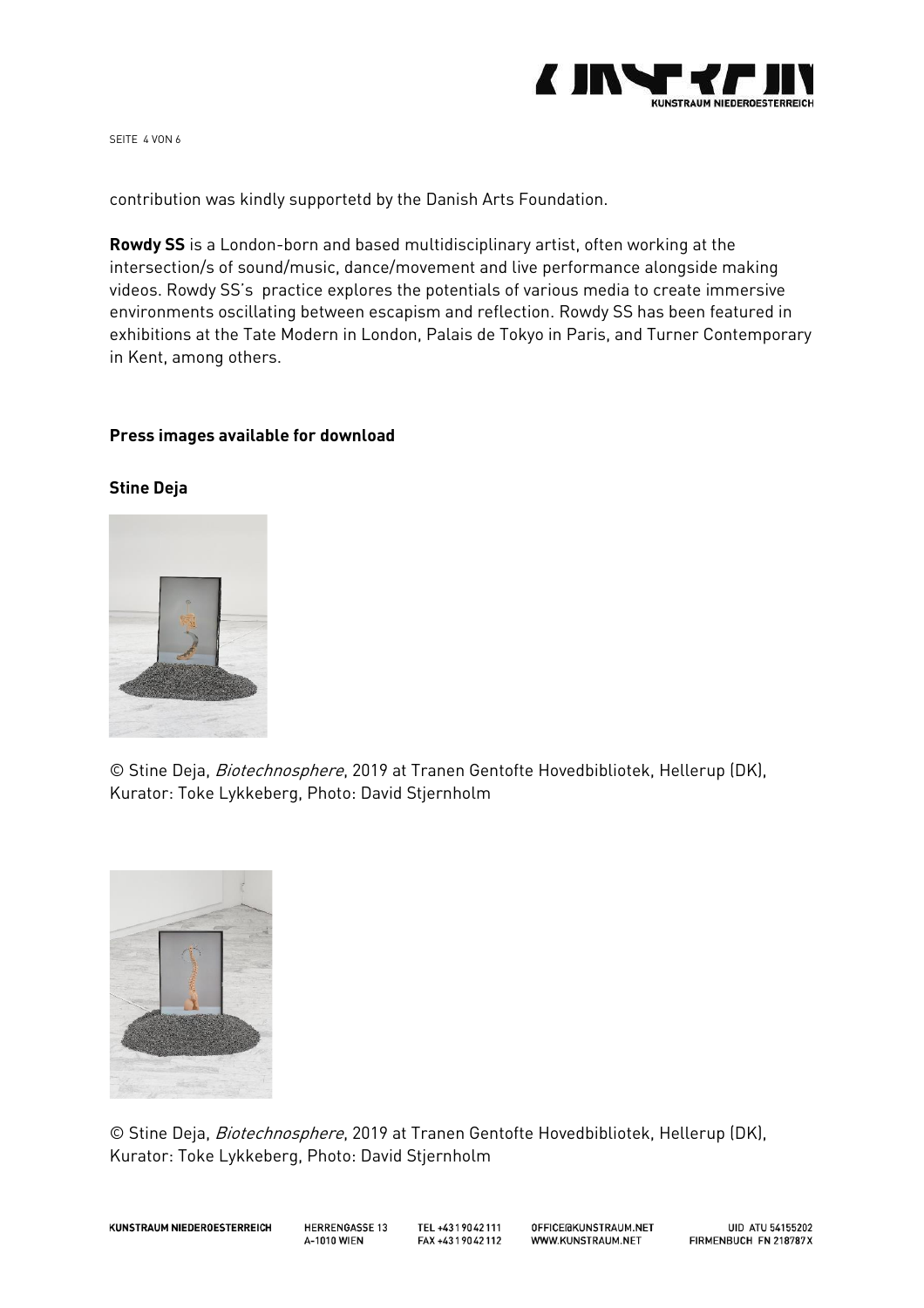

SEITE 5 VON 6

#### **Monika Grabuschnigg**



© Monika Grabuschnigg, Violent delights, 2020, DOCK20 – Kunstraum und Sammlung Hollenstein, Lustenau, Austria, Photo: Miro Kuzmanovic



© Monika Grabuschnigg, Violent delights, 2020, DOCK20 – Kunstraum und Sammlung Hollenstein, Lustenau, Austria, Photo: Miro Kuzmanovic

#### **Eva Papamargariti**



© Eva Papamargariti, Always <sup>a</sup> body, always <sup>a</sup> thing, 2017, video still



© Eva Papamargariti, Always <sup>a</sup> body, always <sup>a</sup> thing, 2017, video still

KUNSTRAUM NIEDEROESTERREICH

HERRENGASSE 13 A-1010 WIEN

TEL +4319042111 FAX +4319042112

OFFICE@KUNSTRAUM.NET WWW.KUNSTRAUM.NET